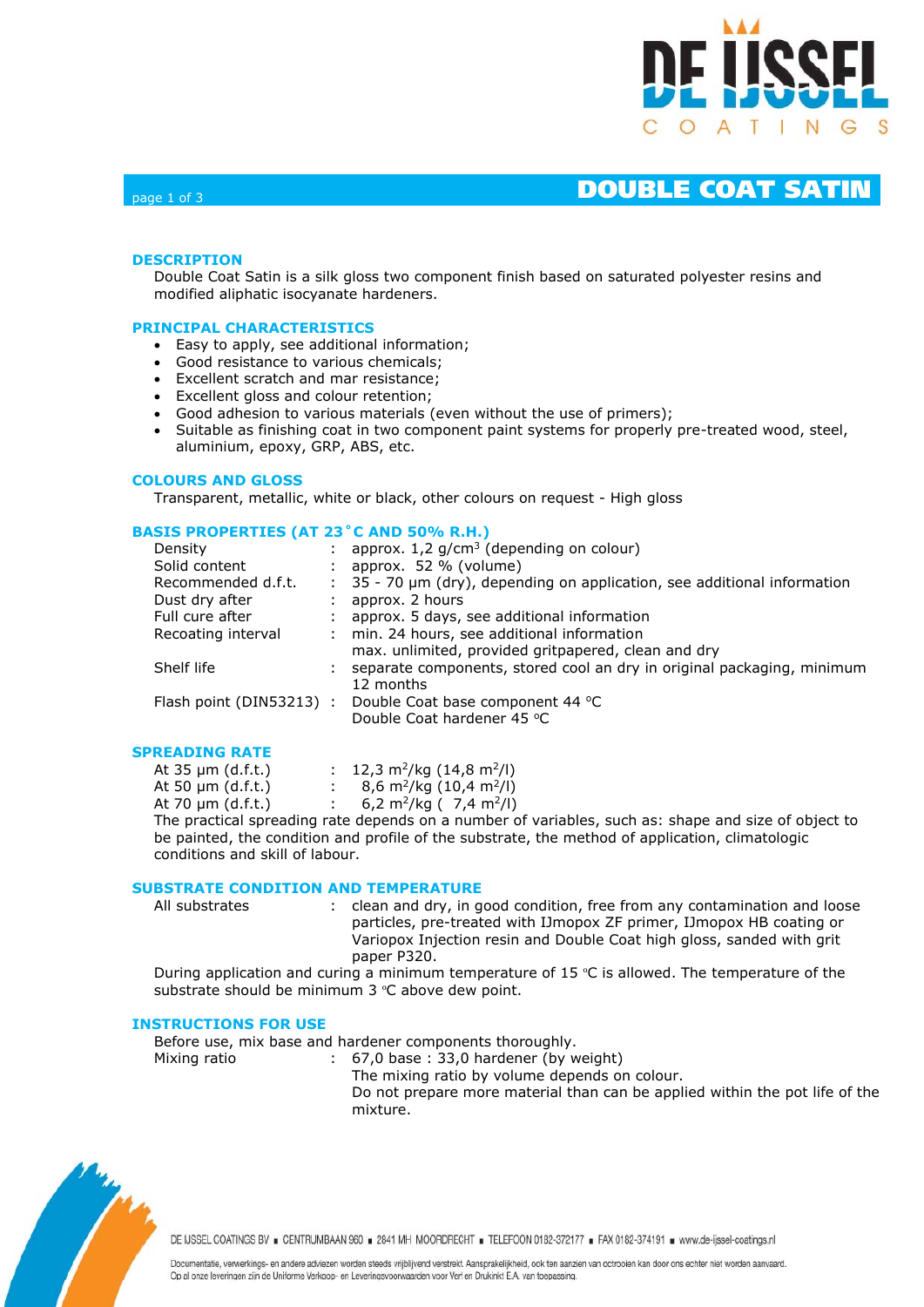

# page 2 of 3 **DOUBLE COAT SATIN**

| Induction time<br>Pot life | : 30 minutes at 20 $^{\circ}$ C<br>: 2 hours at 25 $°C$ (depending on colour)             |
|----------------------------|-------------------------------------------------------------------------------------------|
|                            | 3 hours at 20 °C (depending on colour)<br>4 hours at 15 $\degree$ C (depending on colour) |

### Application with

| Application with                                                                      |                           |                |                      |  |  |
|---------------------------------------------------------------------------------------|---------------------------|----------------|----------------------|--|--|
|                                                                                       | Brush/roller <sup>1</sup> | Air spray      | Airless spray        |  |  |
| Type thinner                                                                          | Brush thinner             | Spray thinner  | Spray thinner        |  |  |
| % of thinner                                                                          | $3 - 5\%$                 | $5 - 15%$      | $0 - 5\%$            |  |  |
| Nozzle orifice                                                                        | n.a.                      | $1.2 - 1.4$ mm | $0.009 - 0.011$ inch |  |  |
| Nozzle pressure                                                                       | n.a.                      | $2 - 3$ bar    | 160 Bar              |  |  |
| Cleaning                                                                              | Brush thinner             | Spray thinner  | Spray thinner        |  |  |
| <sup>1</sup> Application by brush or roller may lead to visible brush or roller marks |                           |                |                      |  |  |

# **ADDITIONAL INFORMATION**

• Recoating and curing of Double Coat Satin

|                                                     | $15^{\circ}$ C | $20^{\circ}$ C | $25^{\circ}$ C |
|-----------------------------------------------------|----------------|----------------|----------------|
| Minimum                                             | 32 hours       | 24 hours       | 16 hours       |
| Maximum, with Double Coat Satin,<br>without sanding | 3 days         | 2 days         | 1 day          |
| Maximum, after sanding with grit<br>paper P320-P400 | unlimited      | unlimited      | unlimited      |
| Fully cured after                                   | 10 davs        | 5 days         | 3 days         |

# • Recommended filmthickness

The recommended filmthickness in this datasheet is for each separate layer and depends on application method. How many layers are recommended depends on the field of application, the exposure conditions and type of substrate. The total necessary number of layers can be found in the paint system recommendation.

- Application of Double Coat Satin by brush or roller
	- The best results are achieved by spray application. Brush or roller application may lead to brush or roller marks.
	- Adjust the viscosity with Double Coat Brush thinner to 50 to 55 s DIN 4 after the induction time.
	- Use oval brushes or solvent resistant mohair or moltoprene rollers.
- Application of Double Coat Satin by spray
	- Application of Double Coat Satin by spray is only recommended for professional users only;
	- Clean spray equipment thoroughly with clean Double Coat Spray thinner before start of application.
	- Adjust the viscosity with Double Coat Spray thinner to 18 to 20 s DIN 4 after the induction time.
	- Apply a mist coat first, followed by a full cross layer after 15 minutes.
	- Depending on size and shape of the object to be coated and the temperature during application, Double Coat Spraythinner may be replaced by Double Coat Spraythinner 60. Double Coat Spraythinner 60 is a slow evaporation thinner, improving levelling and reducing overspray.
- Sanding Double Coat Satin The best adhesion and gloss is achieved by sanding Double Coat between each coat. Use for every layer a finer grit paper, starting from P240-P320-P360-P400.
- Use of Double Coat Satin Double Coat Satin is less suitable for exterior exposure conditions compared to Double Coat High gloss.



DE IJSSEL COATINGS BV E CENTRUMBAAN 960 = 2841 MH MOORDRECHT = TELEFOON 0182-372177 = FAX 0182-374191 = www.de-ijssel-coatings.nl